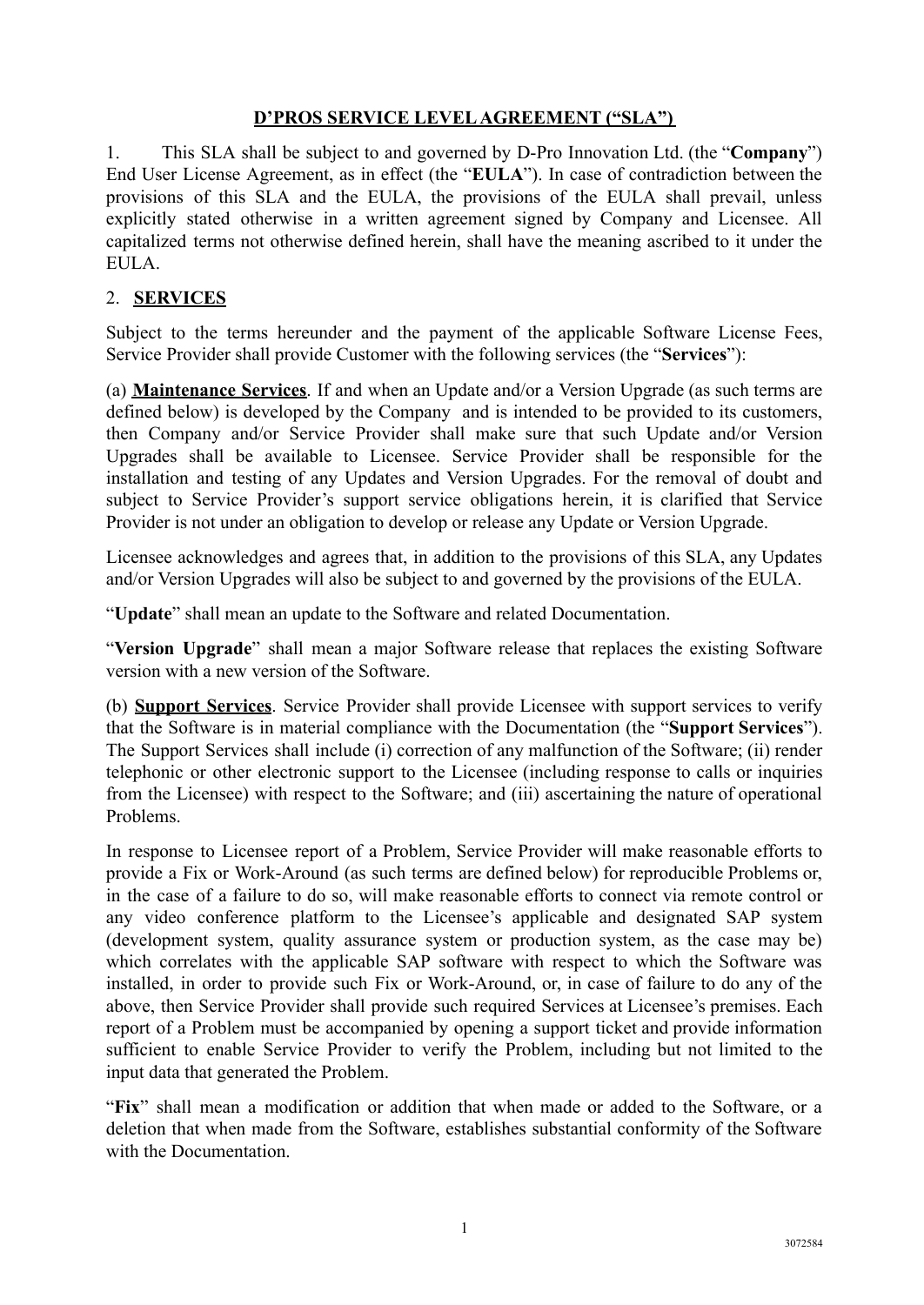"**Problem(s)**" shall mean any failure of the Software to perform substantially in accordance with the Documentation

"**Work-Around**" shall mean a technically feasible change in the operating procedure of a Software whereby the effects of a Problem on the normal operation of the Software are reasonably minimized.

The Support Services, with respect to a Problem, will be provided in accordance with the priority levels and response times set forth below. For the purpose hereof, a "**Response Time**" means that Service Provider will, within the timeframes listed below, report-back to Licensee in an attempt to provide Licensee an assessment or evaluation of the Problem. After responding to Licensee, Service Provider will, taking into consideration the relevant priority level, aim to provide a Fix or Work-Around as quickly as reasonably possible.

Service Provider will have a support team available to answer Licensee's questions during business hours – 09:00 to 17:00, GMT+3 at the Business Days (as defined below) (the "**Business Hours**").

"**Business Days**" are Sunday through Thursday which are not a holiday in Israel. The telephone number and website address for requesting supports are as follows: Tel: +972528127771; Support portal: https://support.d-pro.biz.

24/7 support will be provided for "Very High Level Problems" (as defined herein) only.

Licensee shall designate in writing at least one (1), and up to three (3), contact persons to request and receive telephone, e-mail or remote access Support Services from Service Provider. Licensee support inquiries shall be initiated through these contacts only. Licensee shall notify Service Provider in writing of any changes to the designated Licensee contacts.

| <b>Tier</b> | <b>Priority Level</b>                                                                                                                                                             | <b>Response Time</b>                                                                                                                                                                                                                                                                       |  |  |  |  |
|-------------|-----------------------------------------------------------------------------------------------------------------------------------------------------------------------------------|--------------------------------------------------------------------------------------------------------------------------------------------------------------------------------------------------------------------------------------------------------------------------------------------|--|--|--|--|
| Tier 4      | Very High Level Problem -<br>a Problem that is<br>means<br>business-critical, has serious<br>consequences for<br>business<br>operations and requires<br>an<br>immediate solution. | Service Provider's staff available 24 hours per<br>day, 7 days per week Response within an<br>average of 4 hours via telephone or remote<br>access (requires remote access software). Initial<br>reporting of the problem via service ticket.                                              |  |  |  |  |
| Tier 3      | <b>High Level Problem</b> – means<br>a Problem that causes business<br>operations to be seriously<br>threatened and urgent tasks<br>cannot be executed.                           | Service Provider's staff available<br>during<br>Business Hours. Response within an average of<br>8 hours (only on Business Hours) via telephone<br>or remote access (requires remote access<br>software). Initial reporting of problem via<br>service ticket.                              |  |  |  |  |
| Tier 2      | Medium Level Problem -<br>means that a Problem causing<br>the business operations to be<br>affected.                                                                              | Service<br>Provider's staff<br>available<br>during<br>Business Hours. Response within an average of<br>one (1) Business Day (only on Business Hours)<br>via telephone or remote access (requires remote<br>access software). Initial reporting of problem via<br>service ticket preferred. |  |  |  |  |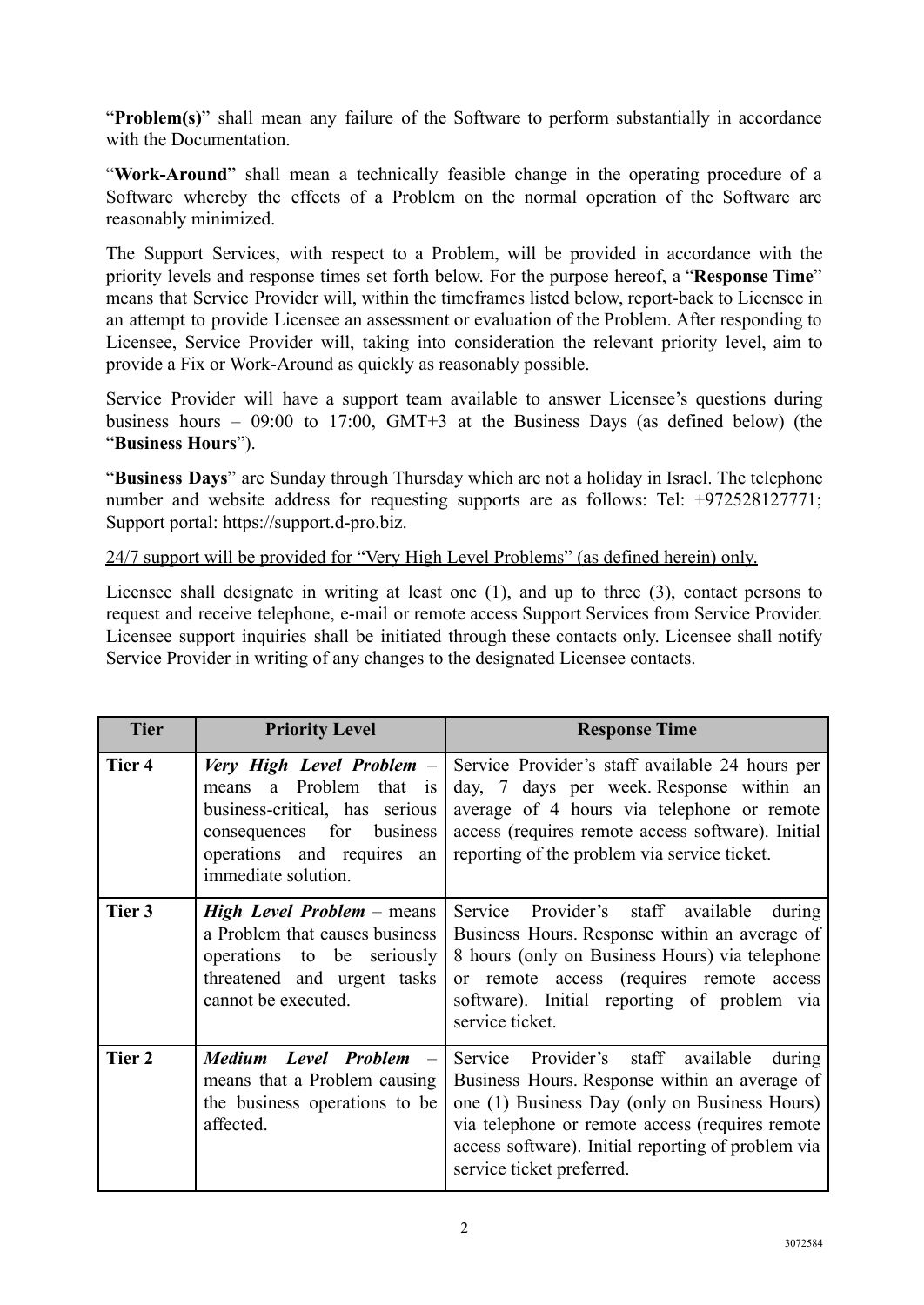| Tier 1 | <i>Low Level Problem –</i> means a Service Provider's staff available during |  |  |  |                                                                                                                                                 |                                                                        |  |  |  |
|--------|------------------------------------------------------------------------------|--|--|--|-------------------------------------------------------------------------------------------------------------------------------------------------|------------------------------------------------------------------------|--|--|--|
|        |                                                                              |  |  |  |                                                                                                                                                 | Problem that has little Business Hours. E-mail response within two (2) |  |  |  |
|        | influence<br>on                                                              |  |  |  | business   Business Days (only on Business Hours). Initial<br>operations and does not hinder reporting of Problem via service ticket preferred. |                                                                        |  |  |  |
|        | daily operation.                                                             |  |  |  |                                                                                                                                                 |                                                                        |  |  |  |

(c) **On-Site Support** reimbursement of cost and expenses by Costumer.

(d) **Special Services**. At Service Provider's sole discretion, Service Provider may make reasonable efforts to respond to requests by Licensee for Maintenance and Support Services not specifically provided for herein, for an additional fee as shall be determined by Service Provider. Licensee acknowledges that any such special services, if provided, shall be provided at Service Provider's then current rates, terms and conditions for such services.

## 3. **SERVICE EXCLUSIONS**

Service Provider shall have no obligation to provide the Services for or in connection with Problems caused by any of the following:

(a) Software changed or modified other than as specifically approved in writing by the Company;

(b) Use of the Software other than in strict accordance with the Documentation;

(c) Software installed on any hardware or used in combination with any other software, except as specified in the Documentation;

(d) Introduction of data into any database used by the Software by any means other than by use of the Software;

(e) Misuse of the Software, whether through negligence or accident;

(f) Problems resulting from hardware or software not supplied by Service Provider;

(g) User errors, including without limitation problems caused by incorrect set up, host data, user actions in conflict with the Documentation and/or failure to perform required administrative duties (such as back up, purges, modifying data, etc.);

(h) Network problems, including without limitation problems with routers, segments, hubs and switches;

(i) Support environment failures – failures of any external support connections from Licensee to computer systems maintained by Licensee or any third party, including without limitation power outage or component failure; and

(j) Problems resulting from damage caused by computer virus or similar malicious code contained in a Software through no fault of Service Provider.

A determination by Service Provider that a Problem is not covered by this SLA can be made at any time prior to resolving the Problem. If Service Provider demonstrates to Licensee that the Problem is excluded from the scope of Services, Service Provider will be entitled to invoice Licensee on a time and materials basis at Service Provider's then prevailing rates for any work